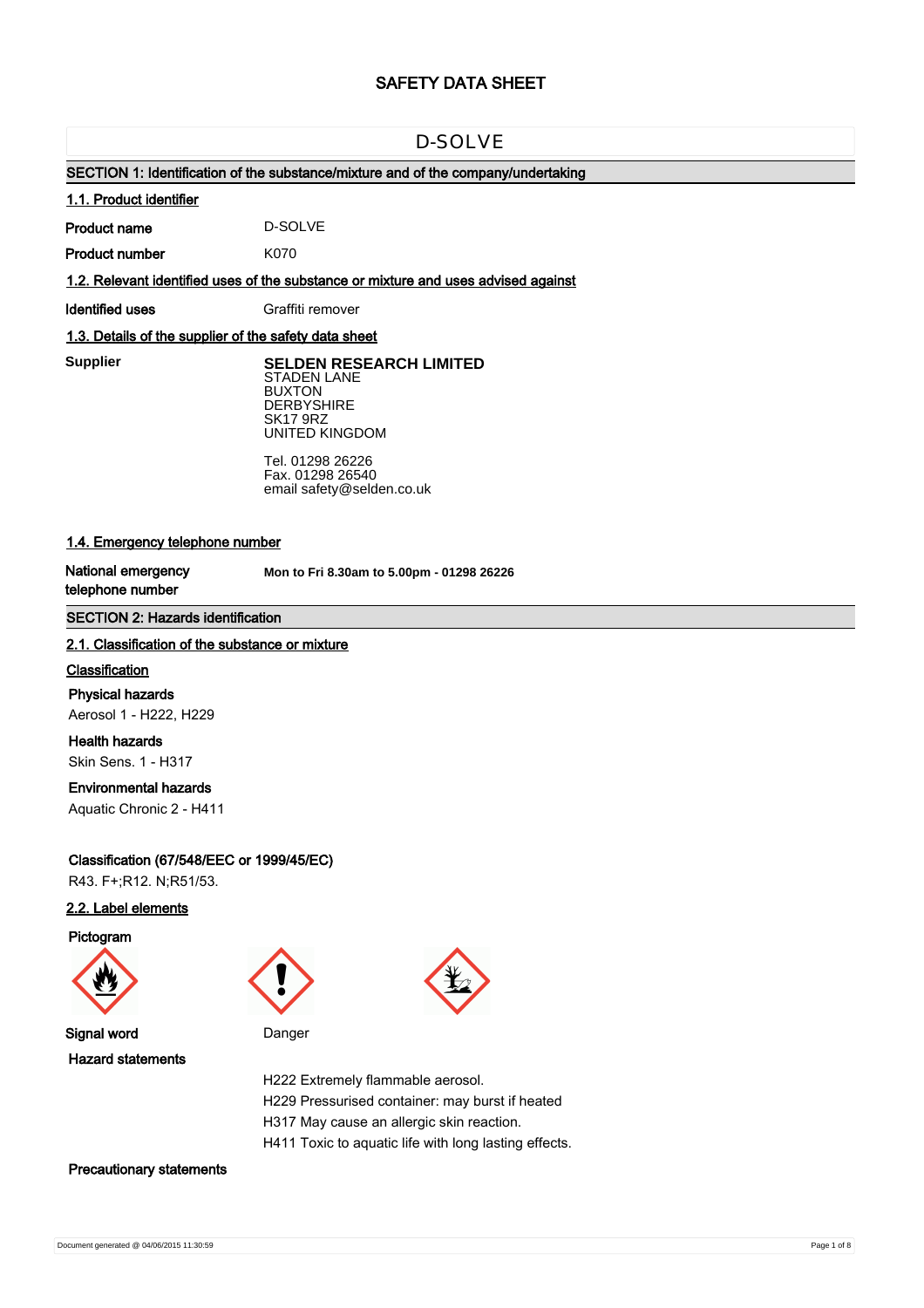P102 Keep out of reach of children. P210 Keep away from heat, hot surfaces, sparks, open flames and other ignition sources. No smoking. P211 Do not spray on an open flame or other ignition source. P251 Do not pierce or burn, even after use. P272 Contaminated work clothing should not be allowed out of the workplace. P280 Wear protective gloves. P302+P352 IF ON SKIN: Wash with plenty of water. P333+P313 If skin irritation or rash occurs: Get medical advice/attention. P363 Wash contaminated clothing before reuse. P410+P412 Protect from sunlight. Do not expose to temperatures exceeding 50°C/122°F. **Contains** Limonene D-SOLVE

# **2.3. Other hazards**

PRESSURISED CONTAINER - increase in temperature to greater than 50C will cause internal pressure to rise potentially causing bursting/explosion.

### **SECTION 3: Composition/information on ingredients**

# **3.2. Mixtures**

| <b>BUTANE</b>                                     |                                           | 5-10%    |
|---------------------------------------------------|-------------------------------------------|----------|
| <b>CAS number: 106-97-8 EC number: 203-448-7</b>  |                                           |          |
| Classification                                    | Classification (67/548/EEC or 1999/45/EC) |          |
| Flam. Gas 1 - H220                                | $F + R12$                                 |          |
| Press. Gas, Liquefied - H280                      |                                           |          |
| Limonene                                          |                                           | $1 - 5%$ |
| <b>CAS number: 5989-27-5 EC number: 227-813-5</b> |                                           |          |
| M factor (Acute) = $1$ M factor (Chronic) = $1$   |                                           |          |
|                                                   |                                           |          |
| Classification                                    | Classification (67/548/EEC or 1999/45/EC) |          |
| Flam. Liq. 3 - H226                               | Xn; R65. Xi; R38. N; R50/53. R10, R43.    |          |
| Skin Irrit. 2 - H315                              |                                           |          |
| Skin Sens. 1 - H317                               |                                           |          |

The Full Text for all R-Phrases and Hazard Statements are Displayed in Section 16.

# **SECTION 4: First aid measures**

### **4.1. Description of first aid measures**

#### **General information**

Treat symptomatically.

# **Inhalation**

Move affected person to fresh air at once. Keep affected person warm and at rest. For breathing difficulties oxygen may be necessary. Get medical attention immediately.

# **Ingestion**

Rinse mouth thoroughly with water. Give plenty of water to drink. Get medical attention.

### **Skin contact**

Wash skin thoroughly with soap and water. Get medical attention if any discomfort continues.

### **Eye contact**

Remove any contact lenses and open eyelids wide apart. Continue to rinse for at least 15 minutes. Continue to rinse for at least 15 minutes. Get medical attention if any discomfort continues.

### **4.2. Most important symptoms and effects, both acute and delayed**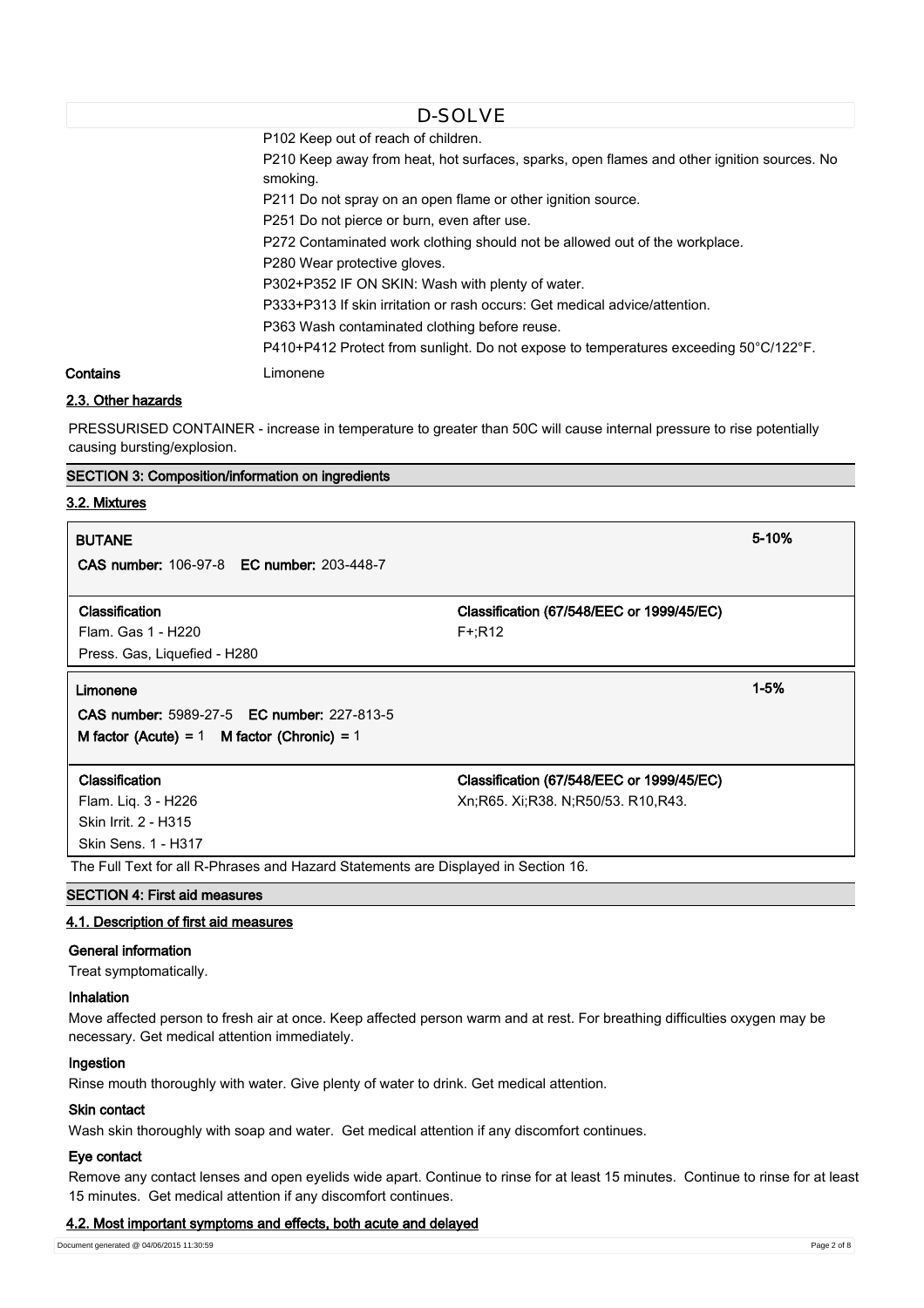# **General information**

The severity of the symptoms described will vary dependent on the concentration and the length of exposure.

#### **Inhalation**

Vapours in high concentrations are anaesthetic. Central nervous system depression. Fatigue. Headache. Dizziness. Symptoms following overexposure may include the following:

#### **Ingestion**

Causes chemical burns to mouth, throat and stomach. May cause stomach pain or vomiting.

#### **Skin contact**

Prolonged or repeated contact with skin may cause irritation, redness and dermatitis.

## **Eye contact**

Irritation of eyes and mucous membranes.

### **4.3. Indication of any immediate medical attention and special treatment needed**

### **Notes for the doctor**

Treat symptomatically.

### **SECTION 5: Firefighting measures**

### **5.1. Extinguishing media**

#### **Suitable extinguishing media**

Extinguish with the following media: Dry chemicals, sand, dolomite etc. Powder. Water spray, fog or mist.

### **5.2. Special hazards arising from the substance or mixture**

## **Specific hazards**

Containers can burst violently or explode when heated, due to excessive pressure build-up.

### **5.3. Advice for firefighters**

#### **Protective actions during firefighting**

Containers close to fire should be removed or cooled with water. Use water to keep fire exposed containers cool and disperse vapours.

## **Special protective equipment for firefighters**

Wear positive-pressure self-contained breathing apparatus (SCBA) and appropriate protective clothing.

# **SECTION 6: Accidental release measures**

### **6.1. Personal precautions, protective equipment and emergency procedures**

#### **Personal precautions**

For personal protection, see Section 8.

### **6.2. Environmental precautions**

#### **Environmental precautions**

Any spillage needs to be contained and not allowed to enter water courses

## **6.3. Methods and material for containment and cleaning up**

#### **Methods for cleaning up**

Wear suitable protective equipment, including gloves, goggles/face shield, respirator, boots, clothing or apron, as appropriate. Eliminate all sources of ignition. If leakage cannot be stopped, evacuate area. No smoking, sparks, flames or other sources of ignition near spillage. Provide adequate ventilation.

## **6.4. Reference to other sections**

### **Reference to other sections**

For personal protection, see Section 8. For waste disposal, see Section 13.

### **SECTION 7: Handling and storage**

### **7.1. Precautions for safe handling**

#### **Usage precautions**

Document generated @ 04/06/2015 11:30:59 Page 3 of 8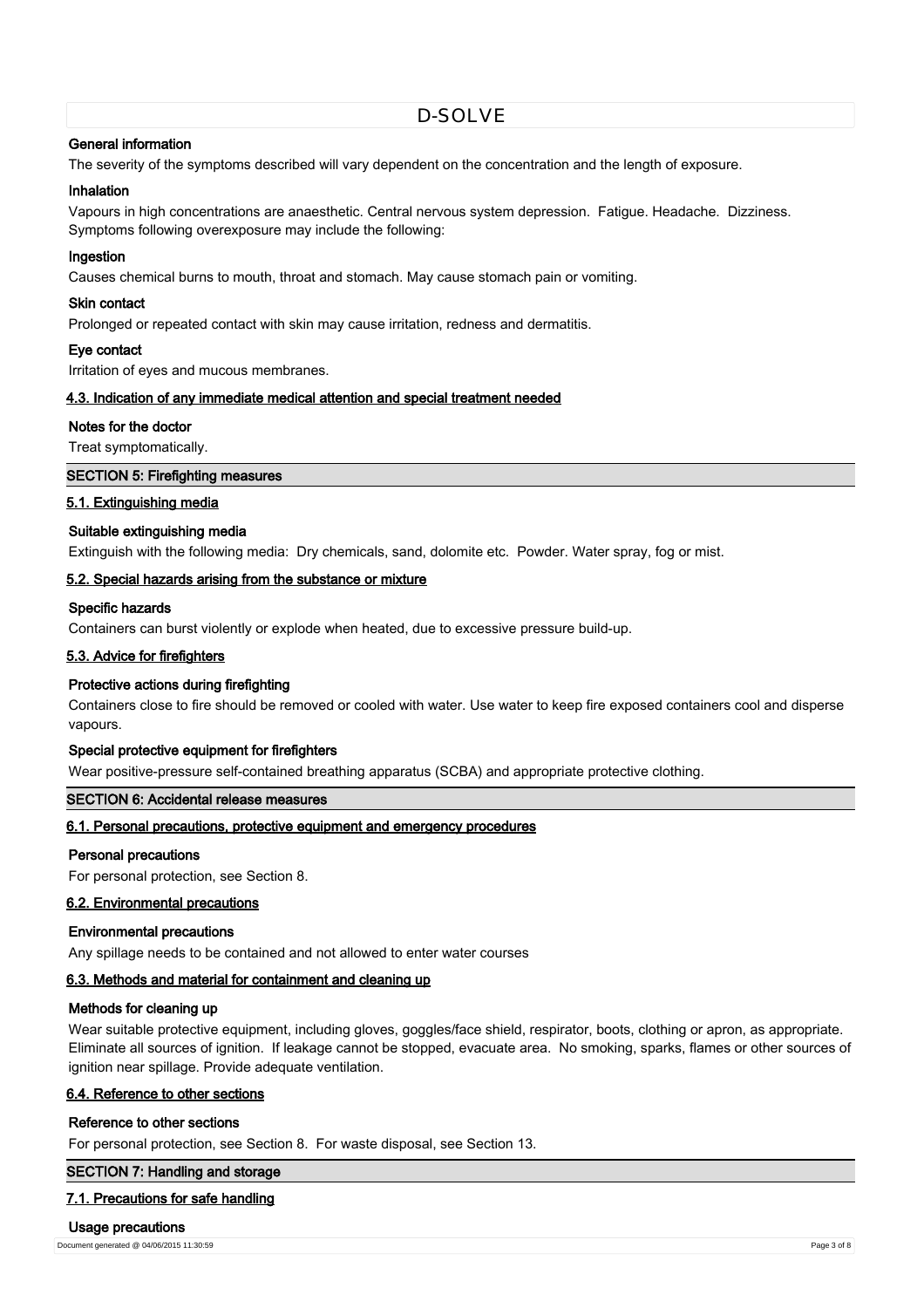Keep away from heat, sparks and open flame. Use approved respirator if air contamination is above an acceptable level. Avoid spilling. Provide adequate ventilation. Avoid inhalation of vapours. Avoid contact with skin and eyes.

## **7.2. Conditions for safe storage, including any incompatibilities**

# **Storage precautions**

Aerosol cans: Must not be exposed to direct sunlight or temperatures above 50°C.

## **7.3. Specific end use(s)**

#### **Specific end use(s)**

The identified uses for this product are detailed in Section 1.2.

### **Usage description**

See product label for detailed usage and instructions.

### **SECTION 8: Exposure Controls/personal protection**

### **8.1. Control parameters**

## **Occupational exposure limits**

# **BUTANE**

Long-term exposure limit (8-hour TWA): WEL 600 ppm 1450 mg/m3 Short-term exposure limit (15-minute): WEL 750 ppm 1810 mg/m3

WEL = Workplace Exposure Limit

#### **Ingredient comments**

WEL = Workplace Exposure Limits

### **8.2. Exposure controls**

# **Protective equipment**





## **Appropriate engineering controls**

Provide adequate general and local exhaust ventilation.

**Eye/face protection** Wear approved safety goggles.

**Hand protection** Nitrile gloves are recommended.

# **Other skin and body protection**

General workwear only

### **Hygiene measures**

DO NOT SMOKE IN WORK AREA!

### **SECTION 9: Physical and Chemical Properties**

## **9.1. Information on basic physical and chemical properties**

# **Appearance**

Aerosol.

# **Colour**

Colourless.

# **Odour**

Characteristic. Solvent.

**pH**

pH (concentrated solution): Not applicable

# **Flash point**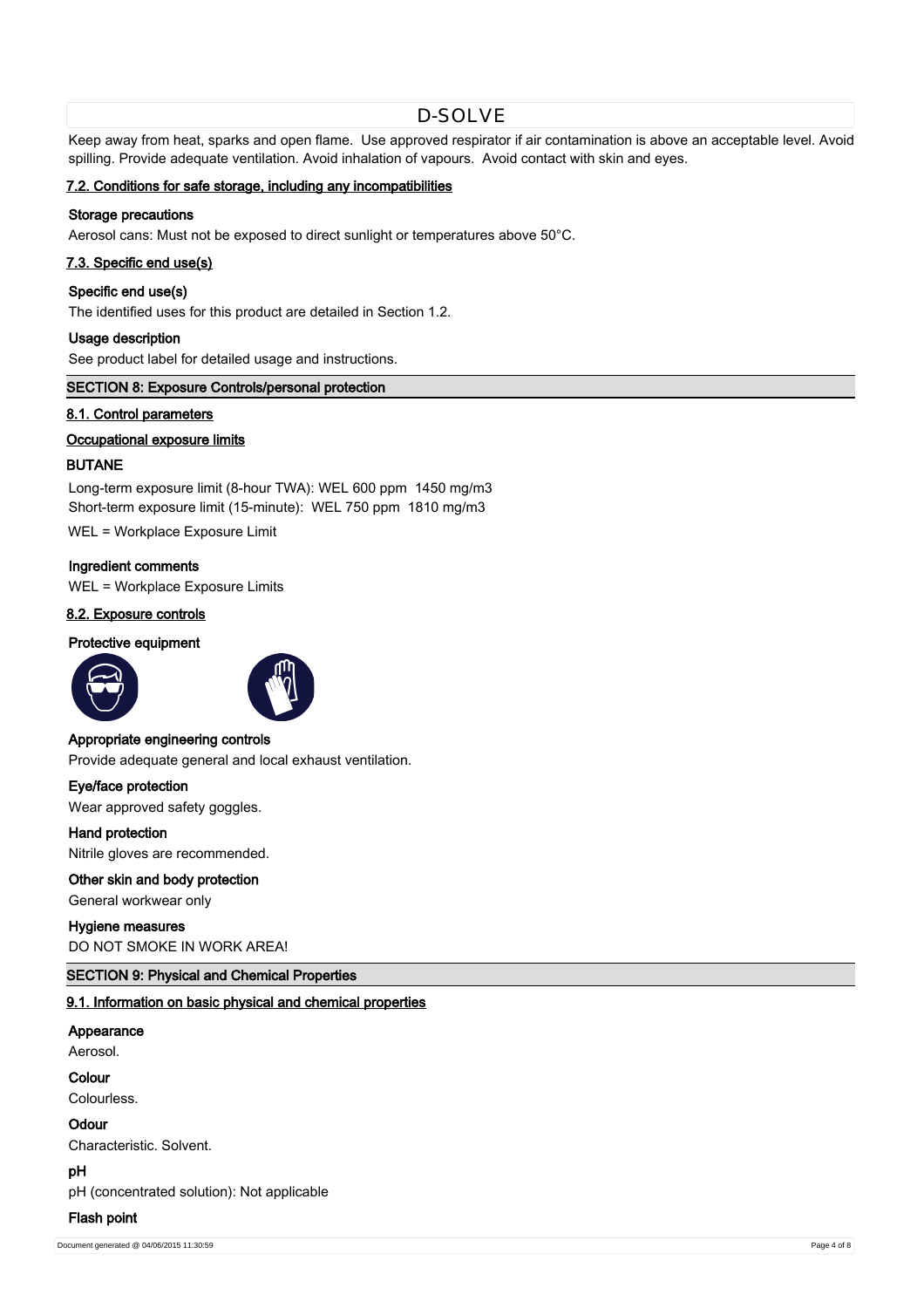- 74°C N/A.

#### **Upper/lower flammability or explosive limits**

: 1.8

### **Relative density**

0.87 @ @ 20 C°C

## **Auto-ignition temperature**

+ 405°C

# **Comments**

Information given relates to total aerosol container contents.

## **9.2. Other information**

**Other information**

None.

### **SECTION 10: Stability and reactivity**

## **10.1. Reactivity**

May react with other cleaning chemicals. For specific reactions refer to Section 10.5

### **10.2. Chemical stability**

### **Stability**

Stable at normal ambient temperatures.

## **10.3. Possibility of hazardous reactions**

Not known.

# **10.4. Conditions to avoid**

Avoid heat, flames and other sources of ignition. Increase in temperature to greater than 50 degrees will cause rise in internal pressure with likelihood of bursting/explosion.

#### **10.5. Incompatible materials**

### **Materials to avoid**

Do not mix or use with other products.

## **10.6. Hazardous decomposition products**

Fire creates: Toxic gases/vapours/fumes of: Carbon dioxide (CO2). Carbon monoxide (CO).

# **SECTION 11: Toxicological information**

# **11.1. Information on toxicological effects**

#### **Toxicological effects**

No toxicological data is available for this mixture, however data can be provided for specific raw materials upon request.

## **Inhalation**

Gas or vapour in high concentrations may irritate the respiratory system. Fatigue. Unconsciousness. Symptoms following overexposure may include the following: Headache. Nausea, vomiting. Gas or vapour displaces oxygen available for breathing (asphyxiant).

### **Ingestion**

May cause burns in mucous membranes, throat, oesophagus and stomach. May cause stomach pain or vomiting.

# **Skin contact**

Prolonged and frequent contact may cause redness and irritation. Product has a defatting effect on skin.

# **Eye contact**

Irritation of eyes and mucous membranes.

# **SECTION 12: Ecological Information**

# **Ecotoxicity**

Document generated @ 04/06/2015 11:30:59 Page 5 of 8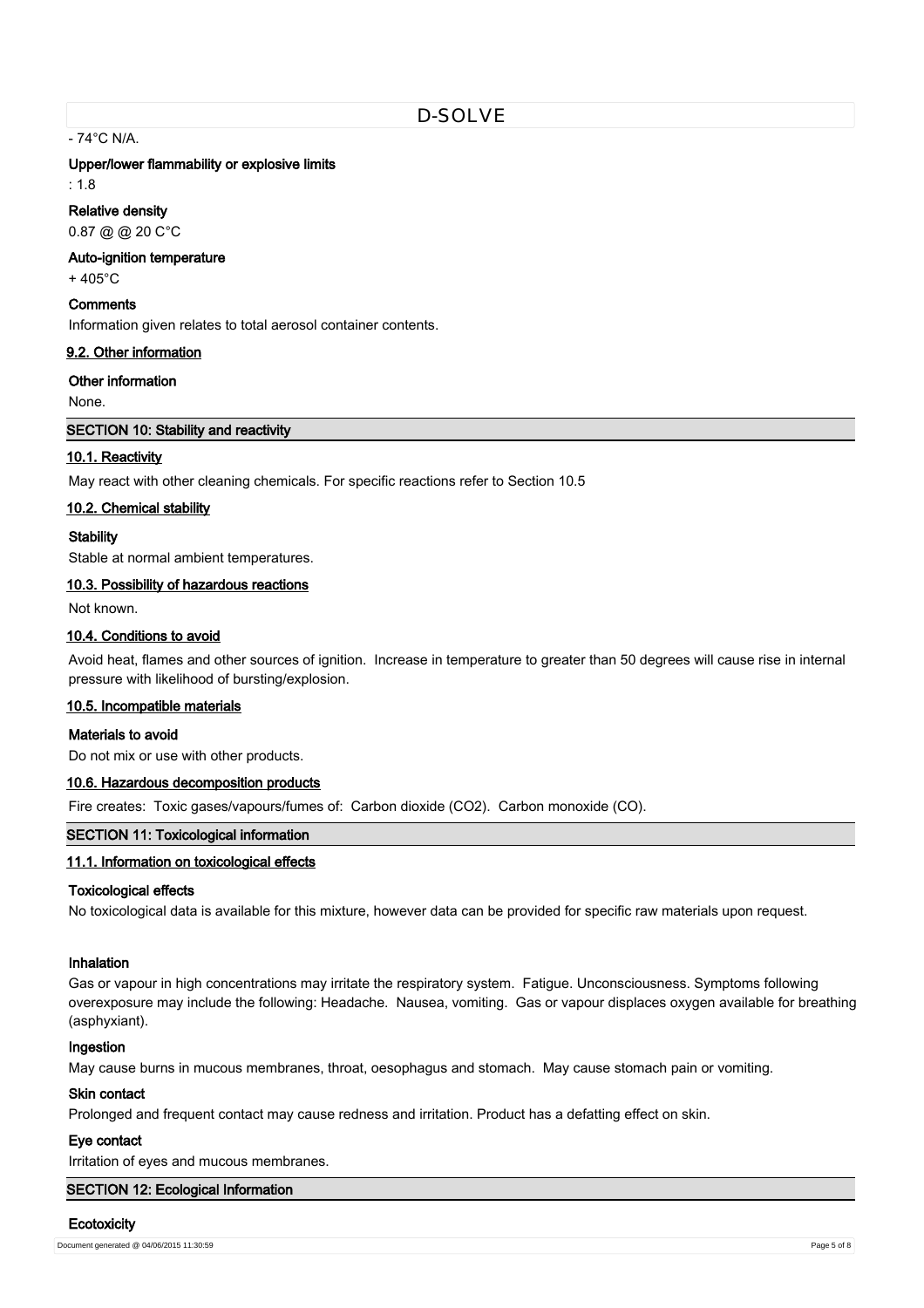The product contains a substance which is toxic to aquatic organisms and which may cause long term adverse effects in the aquatic environment.

# **12.1. Toxicity**

Aquatic toxicity has not been carried out on this product. Data for raw materials contained in this product, when available, can be provided when necessary.

# **12.2. Persistence and degradability**

# **Persistence and degradability**

The product is biodegradable.

### **12.3. Bioaccumulative potential**

The product does not contain any substances expected to be bioaccumulating.

### **12.4. Mobility in soil**

### **Mobility**

The product contains volatile organic compounds (VOCs) which will evaporate easily from all surfaces.

### **12.5. Results of PBT and vPvB assessment**

This product does not contain any substances classified as PBT or vPvB.

# **12.6. Other adverse effects**

None known.

# **SECTION 13: Disposal considerations**

# **13.1. Waste treatment methods**

**SECTION 14: Transport information**

### **Disposal methods**

Empty containers must not be punctured or incinerated because of the risk of an explosion. Dispose of waste to licensed waste disposal site in accordance with the requirements of the local Waste Disposal Authority.

| 14.1. UN number                                              |                                            |  |
|--------------------------------------------------------------|--------------------------------------------|--|
| UN No. (ADR/RID)                                             | 1950                                       |  |
| UN No. (IMDG)                                                | 1950                                       |  |
| UN No. (ICAO)                                                | 1950                                       |  |
| 14.2. UN proper shipping name                                |                                            |  |
| <b>Proper shipping name AEROSOLS, FLAMMABLE</b><br>(ADR/RID) |                                            |  |
| <b>Proper shipping name AEROSOLS, FLAMMABLE</b><br>(IMDG)    |                                            |  |
| <b>Proper shipping name</b> AEROSOLS, FLAMMABLE<br>(ICAO)    |                                            |  |
| Proper shipping name (ADN) AEROSOLS, FLAMMABLE               |                                            |  |
| 14.3. Transport hazard class(es)                             |                                            |  |
| <b>ADR/RID class</b>                                         | Class Code: 5F Label: 2.1<br>$\mathcal{P}$ |  |
| <b>IMDG class</b>                                            | 2.1                                        |  |
| ICAO class/division                                          | 2.1                                        |  |
| 14.4. Packing group                                          |                                            |  |
| Not applicable.                                              |                                            |  |
| ADR/RID packing group                                        | Not assigned                               |  |
| <b>IMDG packing group</b>                                    | N/A                                        |  |
|                                                              |                                            |  |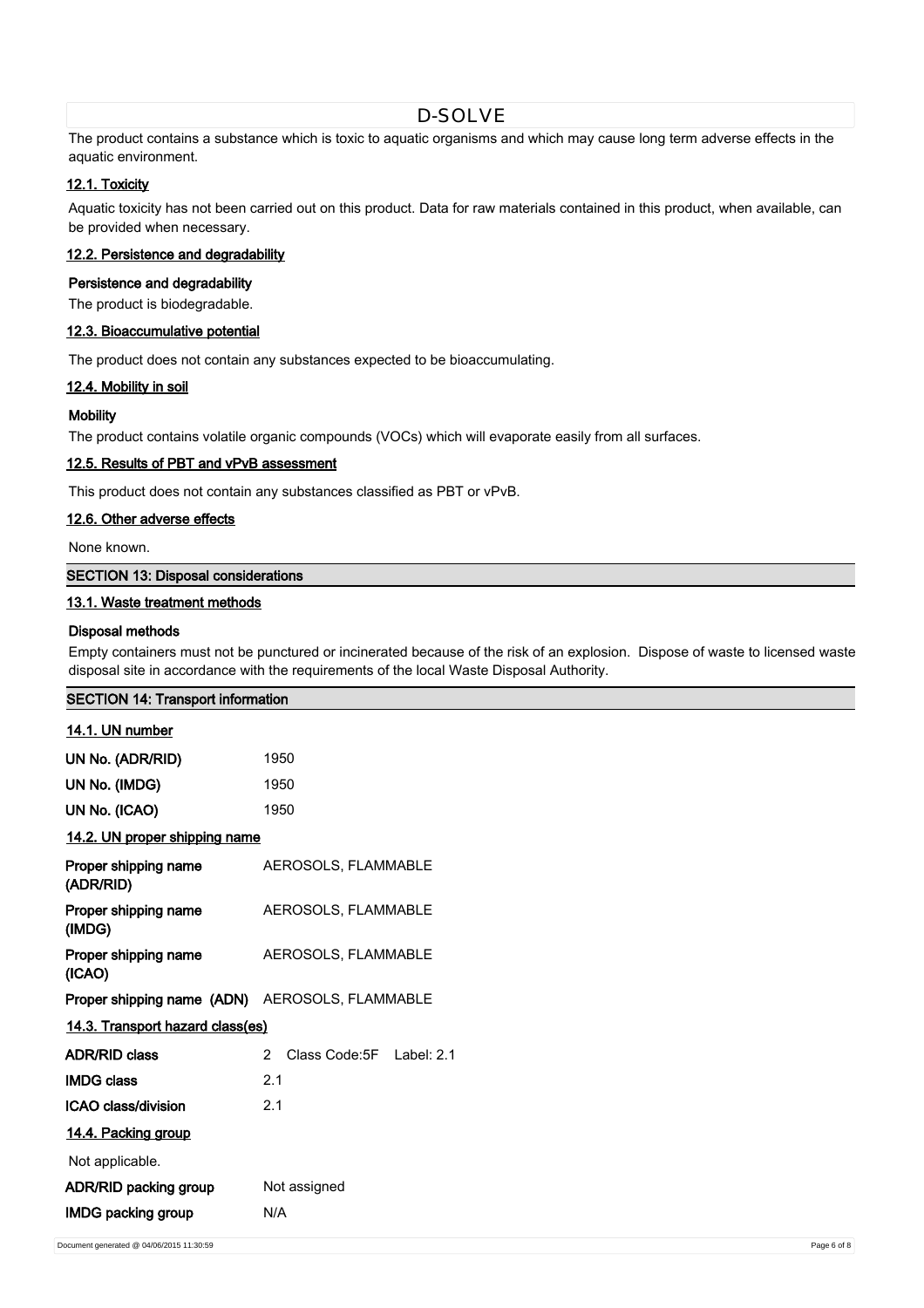**ICAO packing group M/A** 

**14.5. Environmental hazards**

**14.6. Special precautions for user**

**Tunnel restriction code** (D)

# **14.7. Transport in bulk according to Annex II of MARPOL73/78 and the IBC Code**

Not applicable.

**SECTION 15: Regulatory information**

### **15.1. Safety, health and environmental regulations/legislation specific for the substance or mixture**

### **National regulations**

Control of Substances Hazardous to Health Regulations 2002 (as amended). The Chemicals (Hazard Information and Packaging for Supply) Regulations 2009 (S.I 2009 No. 716).

### **EU legislation**

System of specific information relating to Dangerous Preparations. 2001/58/EC. Dangerous Preparations Directive 1999/45/EC. Regulation (EC) No 1907/2006 of the European Parliament and of the Council of 18 December 2006 concerning the Registration, Evaluation, Authorisation and Restriction of Chemicals (REACH) (as amended). Regulation (EC) No 1272/2008 of the European Parliament and of the Council of 16 December 2008 on classification, labelling and packaging of substances and mixtures (as amended).

# **Guidance**

Workplace Exposure Limits EH40. Introduction to Local Exhaust Ventilation HS(G)37. Approved Classification and Labelling Guide (Sixth edition) L131. CHIP for everyone HSG228.

### **15.2. Chemical safety assessment**

No chemical assessment has been carried out as this Safety Data Sheet is for a mixture.

# **SECTION 16: Other information**

# **General information**

The following risk phrases relate to the raw materials in the product and not the product itself:-

# **Revision comments**

Safety Data Sheet revised to be in accordance with EU Regulation No 453/2010 - REACH Regulations.

| <b>Revision date</b> | 07/01/2015                                                                                                 |
|----------------------|------------------------------------------------------------------------------------------------------------|
| Revision             | 14                                                                                                         |
| Risk phrases in full |                                                                                                            |
|                      | R <sub>10</sub> Flammable.                                                                                 |
|                      | R <sub>12</sub> Extremely flammable.                                                                       |
|                      | R65 Harmful: may cause lung damage if swallowed.                                                           |
|                      | R38 Irritating to skin.                                                                                    |
|                      | R51/53 Toxic to aguatic organisms, may cause long-term adverse effects in the aguatic<br>environment.      |
|                      | R43 May cause sensitisation by skin contact.                                                               |
|                      | R50/53 Very toxic to aguatic organisms, may cause long-term adverse effects in the aguatic<br>environment. |

**Hazard statements in full**